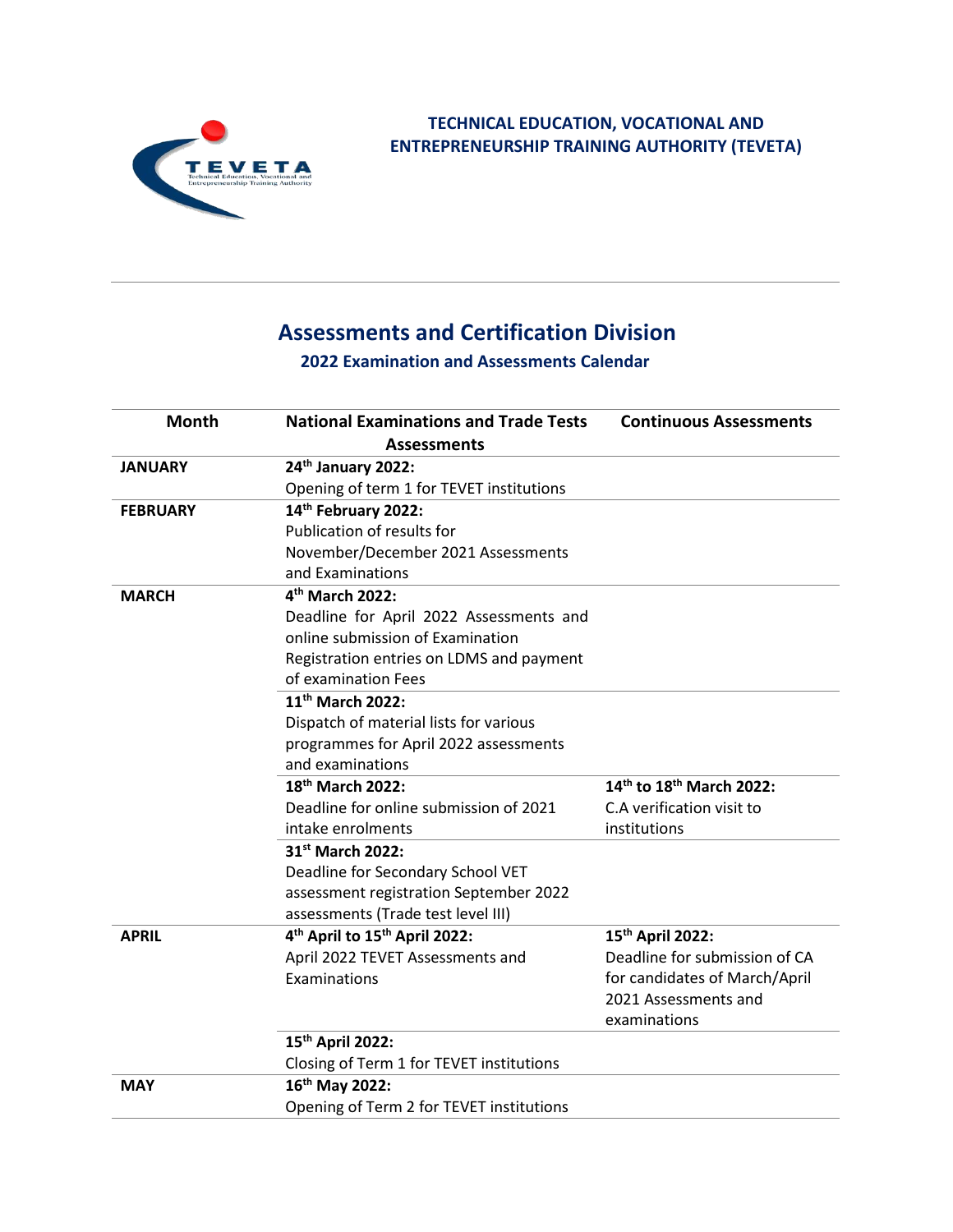|                  | 27th May 2022:                                                                                                                                                                         | 27th May 2022:                                                                                                                              |
|------------------|----------------------------------------------------------------------------------------------------------------------------------------------------------------------------------------|---------------------------------------------------------------------------------------------------------------------------------------------|
|                  |                                                                                                                                                                                        |                                                                                                                                             |
|                  | <b>Publication of results for April 2022</b><br><b>Assessments and Examinations</b>                                                                                                    | <b>Deadline for submission of</b><br><b>Term 1 CA by Training</b><br><b>Providers</b>                                                       |
| <b>JUNE</b>      | 10th June 2022:<br>Deadline for July/August 2022 Assessments<br>online submission of Examination<br>registration entries on LDMS and payment<br>of Examination Fees<br>24th June 2022: |                                                                                                                                             |
|                  | Deadline for online submission for May<br>2022 Enrolments                                                                                                                              |                                                                                                                                             |
| <b>JULY</b>      | 4 <sup>th</sup> July 2022:<br>Dispatch of material lists for various<br>programmes for July/August 2022<br>assessments and examinations                                                | 11 <sup>th</sup> to 22 <sup>nd</sup> July 2022:<br>CA verifications visits to training<br>institutions                                      |
| <b>AUGUST</b>    | 1st August to 12th August 2022:<br>Dates for July/August 2022 TEVET<br>assessments and examinations                                                                                    | 18 <sup>th</sup> August 2022:<br>Deadline for the submission of<br>CA for candidates of July/August<br>2022 Assessments and<br>examinations |
|                  | 12 <sup>th</sup> August 2022:                                                                                                                                                          |                                                                                                                                             |
|                  | Closing of term 2 for TEVET institutions                                                                                                                                               |                                                                                                                                             |
| <b>SEPTEMBER</b> | 12th September 2022:<br>Opening of term 3 for TEVET institutions                                                                                                                       |                                                                                                                                             |
|                  | 19th September to 23rd September 2022:<br>Secondary School VET Assessments                                                                                                             | 23rd September 2022:<br>Deadline for the submission of<br>Term 2 CA by Training Providers                                                   |
|                  | 22 <sup>nd</sup> September 2022:<br>Publication of results for July/August 2022<br><b>Assessments and Examinations</b>                                                                 |                                                                                                                                             |
| <b>OCTOBER</b>   | 14th October 2022:<br>Deadline for November/December 2022<br>Assessments online submission of<br><b>Examination Registration entries on LDMS</b><br>and payment of Examination Fees    | 3rd October to 14th October<br>2022:<br>CA verification visits to<br>institutions for<br>November/December 2022<br>examinations classes     |
| <b>NOVEMBER</b>  | 4 <sup>th</sup> November 2022: Deadline for online<br>submission for September 2022 intake<br>enrolments                                                                               |                                                                                                                                             |
|                  | 4 <sup>th</sup> November 2022:<br>Dispatch of material lists for various<br>for<br>November/December<br>programmes<br>2022 assessments and examinations                                |                                                                                                                                             |